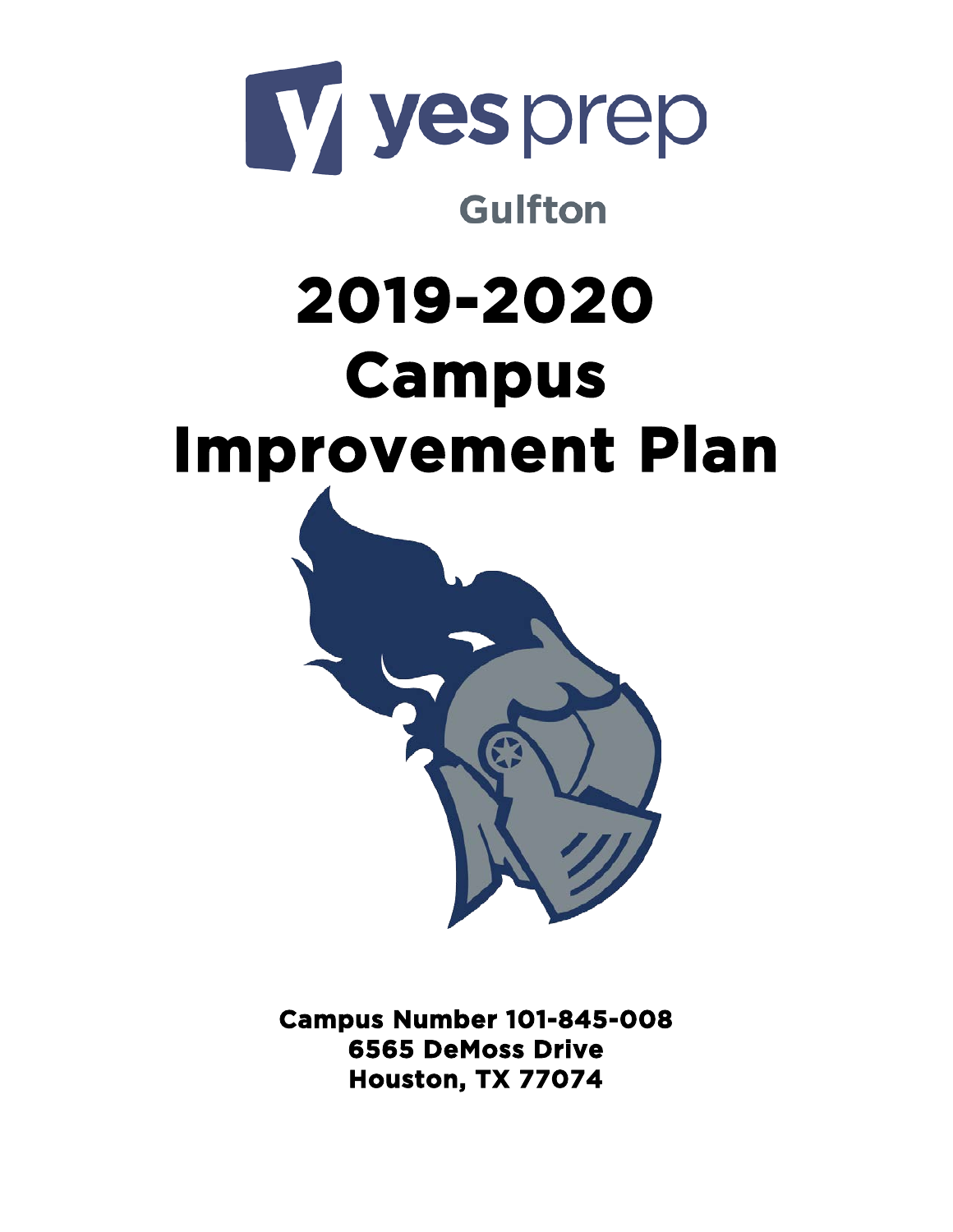# TABLE OF CONTENTS

| TEXAS EDUCATION AGENCY (TEA) STRATEGIC PRIORITIES 3      |  |
|----------------------------------------------------------|--|
| TITLE I, PART A SCHOOLWIDE PROGRAM (SWP) REQUIREMENTS  3 |  |
|                                                          |  |
| COMPREHENSIVE NEEDS ASSESSMENT - SCHOOL PROFILE 6        |  |
|                                                          |  |
| COORDINATION OF FEDERAL, STATE, AND LOCAL FUNDS  10      |  |
|                                                          |  |
|                                                          |  |
|                                                          |  |
|                                                          |  |
|                                                          |  |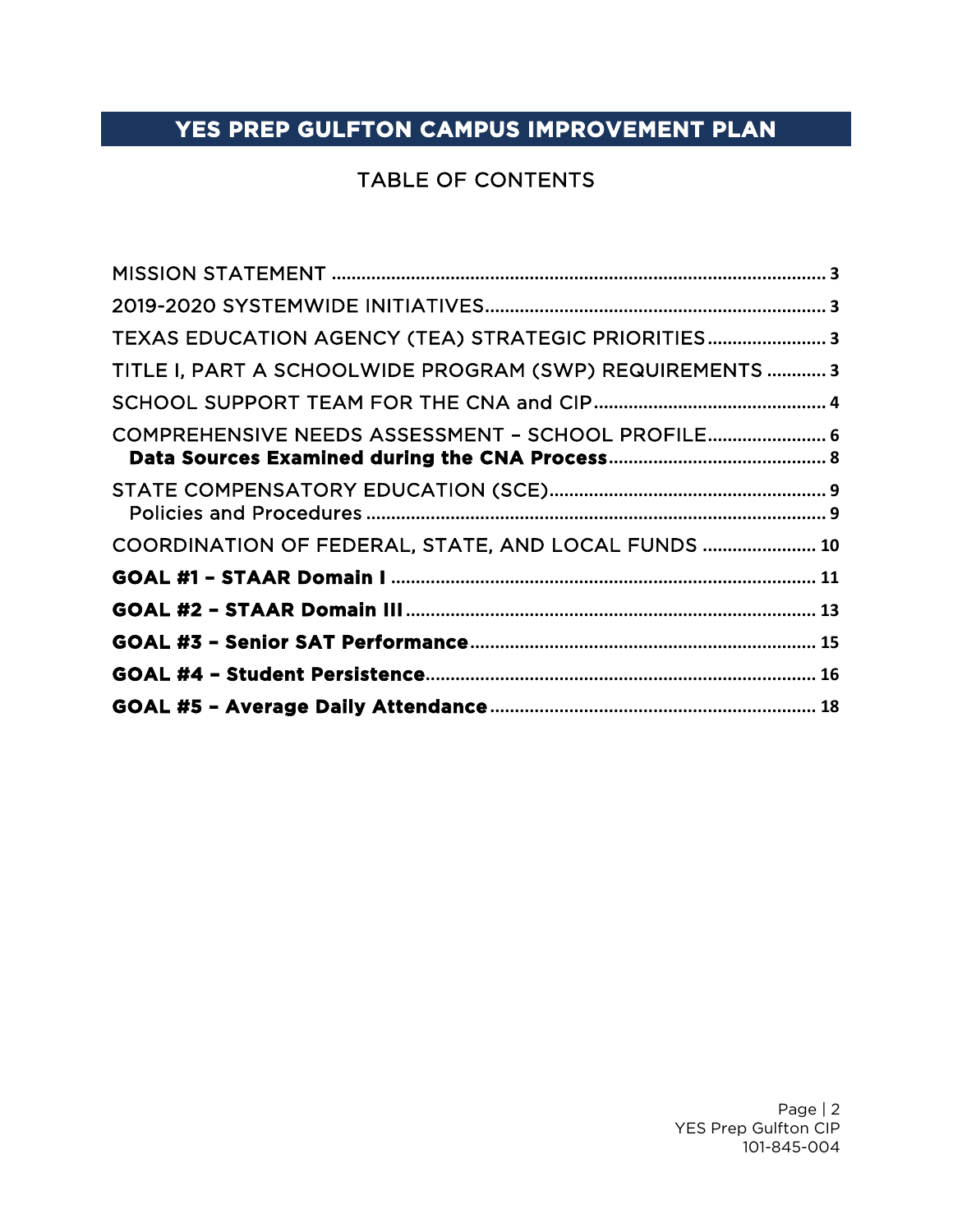# MISSION STATEMENT

<span id="page-2-0"></span>Our mission is to increase the number of students from underserved communities who graduate from college prepared to lead.

# 2019-2020 SYSTEMWIDE INITIATIVES

<span id="page-2-1"></span>YES Prep Gulfton is part of the YES Prep Public Schools (YES Prep, system, or district) network of open-enrollment charter schools. Our systemwide initiatives are:

#### Mission Outcomes

- 1. Build consistently excellent schools that prepare all students to graduate from college prepared to lead.
- 2. Serve Houston's underserved communities at scale.

#### Strategic Priorities

- 1. Deeply engage the students, families, and communities we serve.
- 2. Recruit, develop, sustain, and retain extraordinary talent.
- 3. Build a diverse organization that values inclusivity and transparency.
- 4. Innovate and implement clear, manageable, and high-leverage academic systems.
- 5. Harness technology and operating systems that promote efficiency and accountability.
- 6. Be financially strategic and sustainable on public funding.

#### <span id="page-2-2"></span>TEXAS EDUCATION AGENCY (TEA) STRATEGIC PRIORITIES Every child, prepared for success in college, a career or the military.

- 1. Recruit, support, and retain teachers and principals.
- 2. Build a foundation of reading and math.
- 3. Connect high school to career and college.
- 4. Improve low-performing schools.

# <span id="page-2-3"></span>TITLE I, PART A SCHOOLWIDE PROGRAM (SWP) REQUIREMENTS

- Element 1: SWP Comprehensive Needs Assessment (CNA)
- Element 2: SWP Campus Improvement Plan (CIP) Requirements
- Element 3: Parent and Family Engagement (PFE) Requirements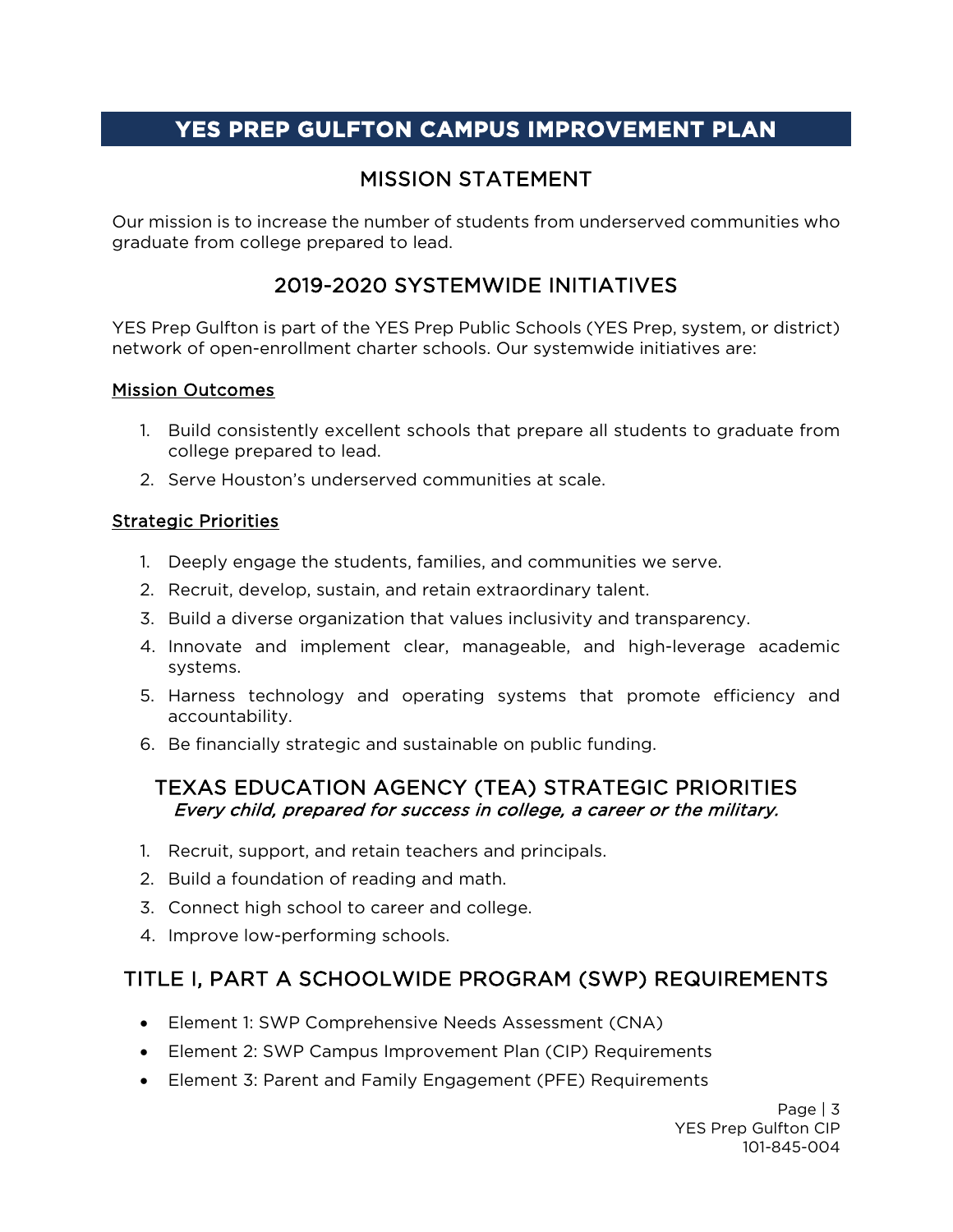# SCHOOL SUPPORT TEAM FOR THE CNA and CIP

<span id="page-3-0"></span>

| Oscar Romano     | Principal                  |
|------------------|----------------------------|
| Lindsay Ralls    | Director of Academics      |
| Stephanie Sosa   | <b>Executive Assistant</b> |
| Danielle Brown   | Teacher                    |
| Rose Rodriguez   | Teacher                    |
| Cesar Torruella  | Teacher                    |
| Hilda Centeno    | Parent                     |
| Sandra Hernandez | <b>Community Member</b>    |

#### Meetings and Community Access

Gulfton's CNA and CIP were developed by the School Support Team (SST). The final CNA meeting was held on September 3, 2019.

The CIP is available in English and Spanish at the campus front office, on the campus website, at PFE meetings, and at parent and community engagement activities and events.

The CIP will be reviewed and updated quarterly during the 2019-2020 school year.

#### Campus Goals (Focus/Critical Areas) (described on Page 12)

- 1. Gulfton will achieve a 55% on Domain I (the average of "Approaches" and above, "Meets" and above, and "Masters") on the STAAR test.
- 2. Gulfton will meet 100% of relevant Domain III STAAR targets.
- 3. 24% of Gulfton's Class of 2020 will have a college ready SAT score of 480 in Reading and 530 in Math.
- 4. 93.1% of Gulfton students enrolled in the 2019-2020 school year will return to Gulfton for 2020-2021.
- 5. Gulfton will maintain a cumulative Average Daily Attendance rate of 96.5%.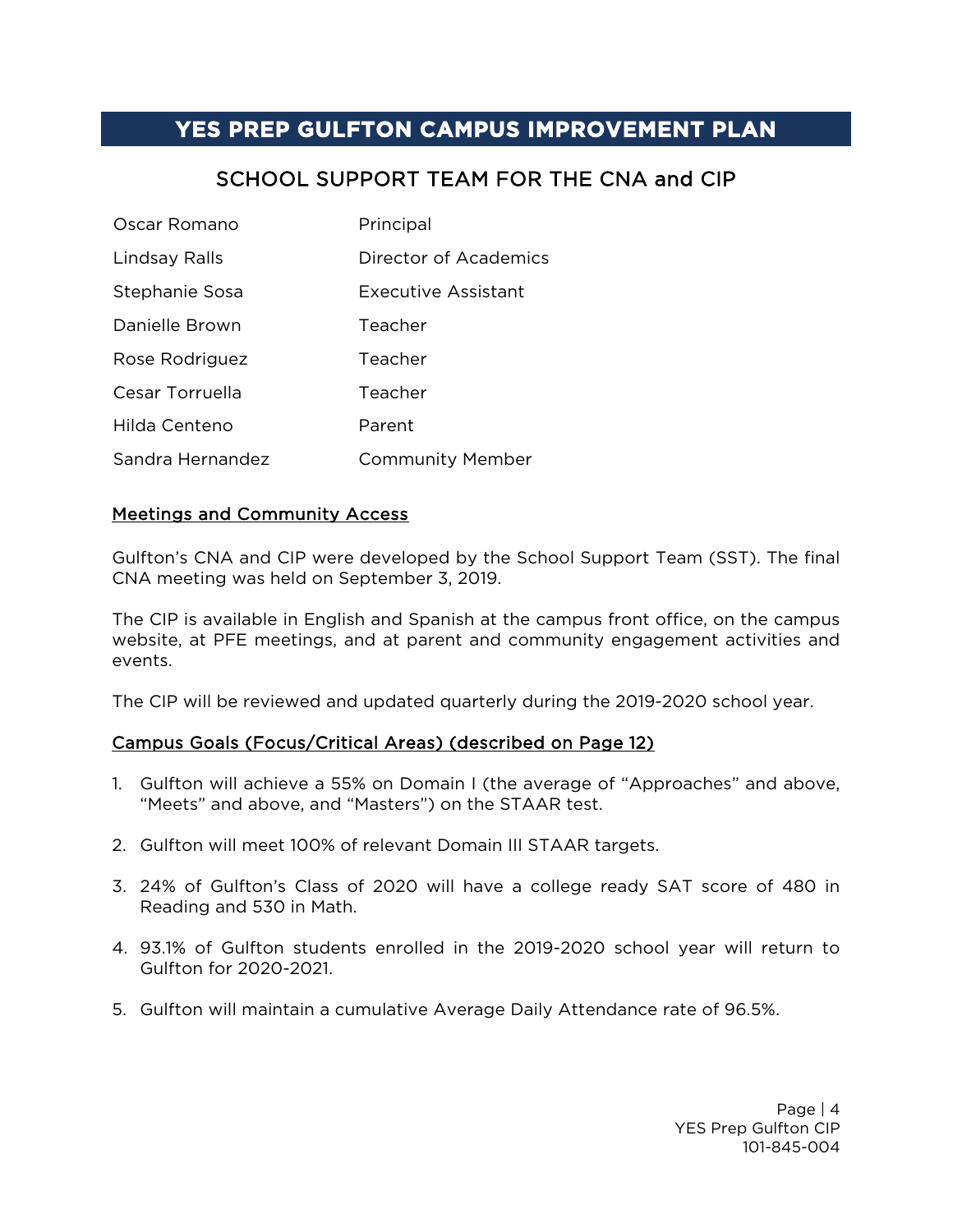#### CIP Contact Information

Any questions regarding this CIP should be directed to:

#### Stephanie S. Jones

Managing Director of Federal & State Compliance & Grants YES Prep Public Schools 5515 South Loop East Freeway, Suite B Houston, TX 77033 (713) 967-9037 Office [stephanie.jones@yesprep.org](mailto:stephanie.jones@yesprep.org)

#### Oscar Romano

Principal YES Prep Gulfton 6565 De Moss Drive Houston, TX 77074 (713) 967-9800 Office oscar.romano@yesprep.org

> Page | 5 YES Prep Gulfton CIP 101-845-004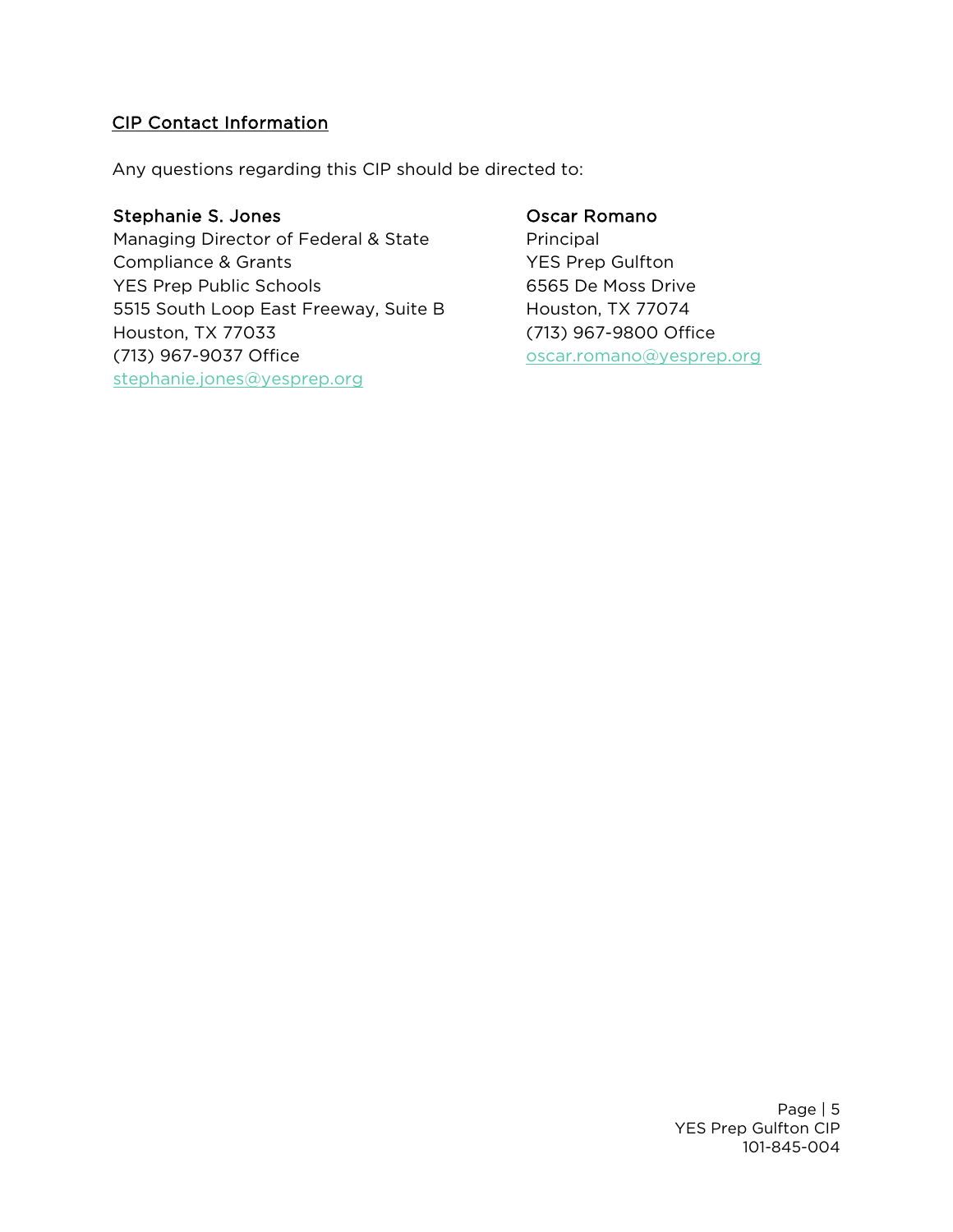### <span id="page-5-0"></span>COMPREHENSIVE NEEDS ASSESSMENT – SCHOOL PROFILE

YES Prep Gulfton was founded in 2007 to serve students in Grades 6-12. We are located in the heart of the vibrantly diverse neighborhood of Gulfton. Every day students and teachers from all backgrounds come together to achieve one goal – preparing students academically for college completion. 1,058 students, 92 staff members, one FORCE. Feel it!

#### Student and Staff Demographics

The 2019-2020 schoolwide student demographics (estimates) are:

- 1,058 students in Grades 6-12
- ❖ Race & Ethnicity:
	- o 3.13% African American
	- o 0.19% American Indian
	- o 3.89% Asian
	- o 91.18% Hispanic
	- o 1.23% White
- ◆ 96.21% economically disadvantaged
- ❖ 37.44% English Learners (ELs)
- 50.62% at-risk
- ❖ 4.74% special education (SpEd)

Moreover, Gulfton employs 59 teachers and 33 administrators and support staff.

#### Neighborhoods Served

Gulfton serves students in the Gulfton/Sharpstown area.

#### Neighborhood Demographics

The neighborhood demographics are:

- Total Population: 50,510
- Total Households: 17,871
- ◆ High School Education: 9,936
- ❖ College Education: 3,352
- Median Household Income: \$29,226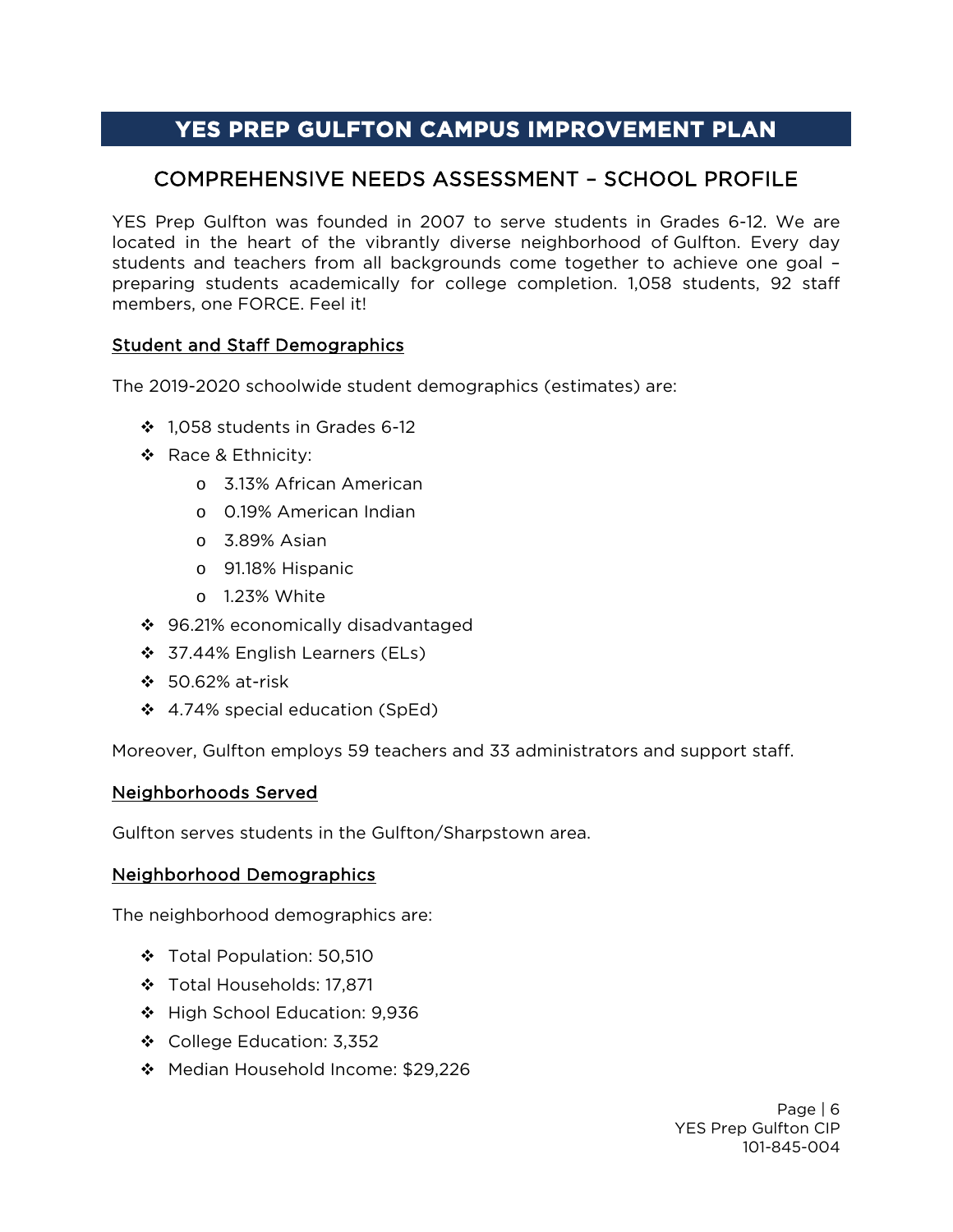#### Strategies to Serve At-Risk Students

Our campus will prioritize remediation through small group tutorials this year, which will occur during the day in our homeroom block of time, as well as after school and on Saturdays. Furthermore, we will be strategic with our development of teachers and their English Language Learning teaching abilities.

> Page | 7 YES Prep Gulfton CIP 101-845-004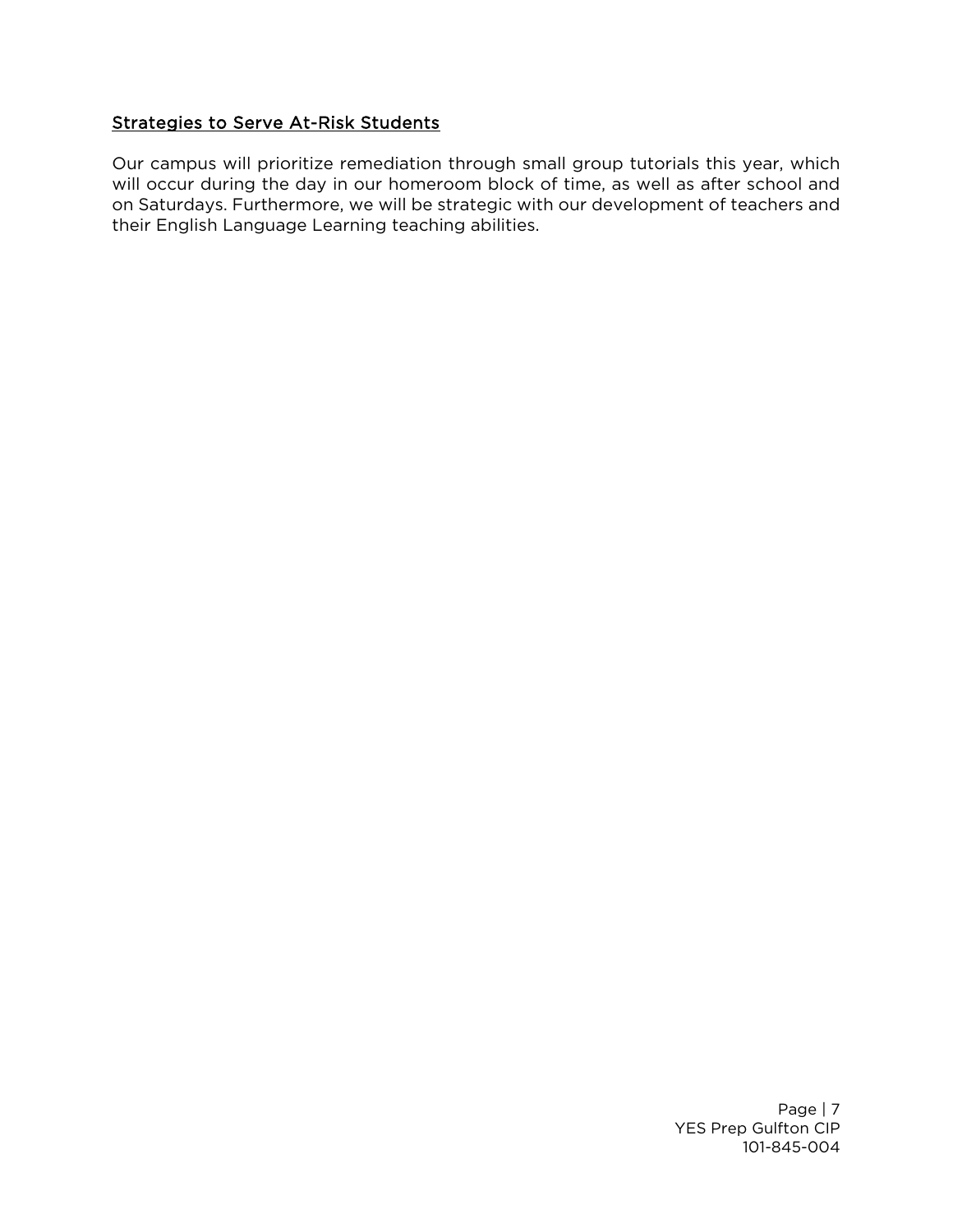<span id="page-7-0"></span>

|           | <b>Data Sources Examined during the CNA Process</b>                                       | <b>Title I SWP</b><br><b>Element</b> |  |  |  |
|-----------|-------------------------------------------------------------------------------------------|--------------------------------------|--|--|--|
|           | <b>TEA Accountability Ratings</b>                                                         | 1, 2, 3                              |  |  |  |
|           | STAAR data (disaggregated by subpopulation)                                               |                                      |  |  |  |
|           | Persistence data (disaggregated by subpopulation)                                         |                                      |  |  |  |
|           | Attendance data<br>$\Omega$                                                               |                                      |  |  |  |
|           | o School Leaver/withdrawal data                                                           |                                      |  |  |  |
|           | Student demographic data                                                                  |                                      |  |  |  |
|           | EL student data                                                                           |                                      |  |  |  |
| ٠         | SpEd student data                                                                         |                                      |  |  |  |
|           | At-risk student data                                                                      |                                      |  |  |  |
|           | Other demographic data from public elementary schools within<br>the attendance boundaries |                                      |  |  |  |
|           | Teacher performance and development data                                                  |                                      |  |  |  |
| $\bullet$ | Teacher feedback from beginning-of-year trainings                                         |                                      |  |  |  |
| $\bullet$ | Recruitment activities (e.g., input from parents and community<br>members)                |                                      |  |  |  |
|           | Registration activities (e.g., input from parents)                                        |                                      |  |  |  |
|           | Neighborhood demographic data and trends                                                  |                                      |  |  |  |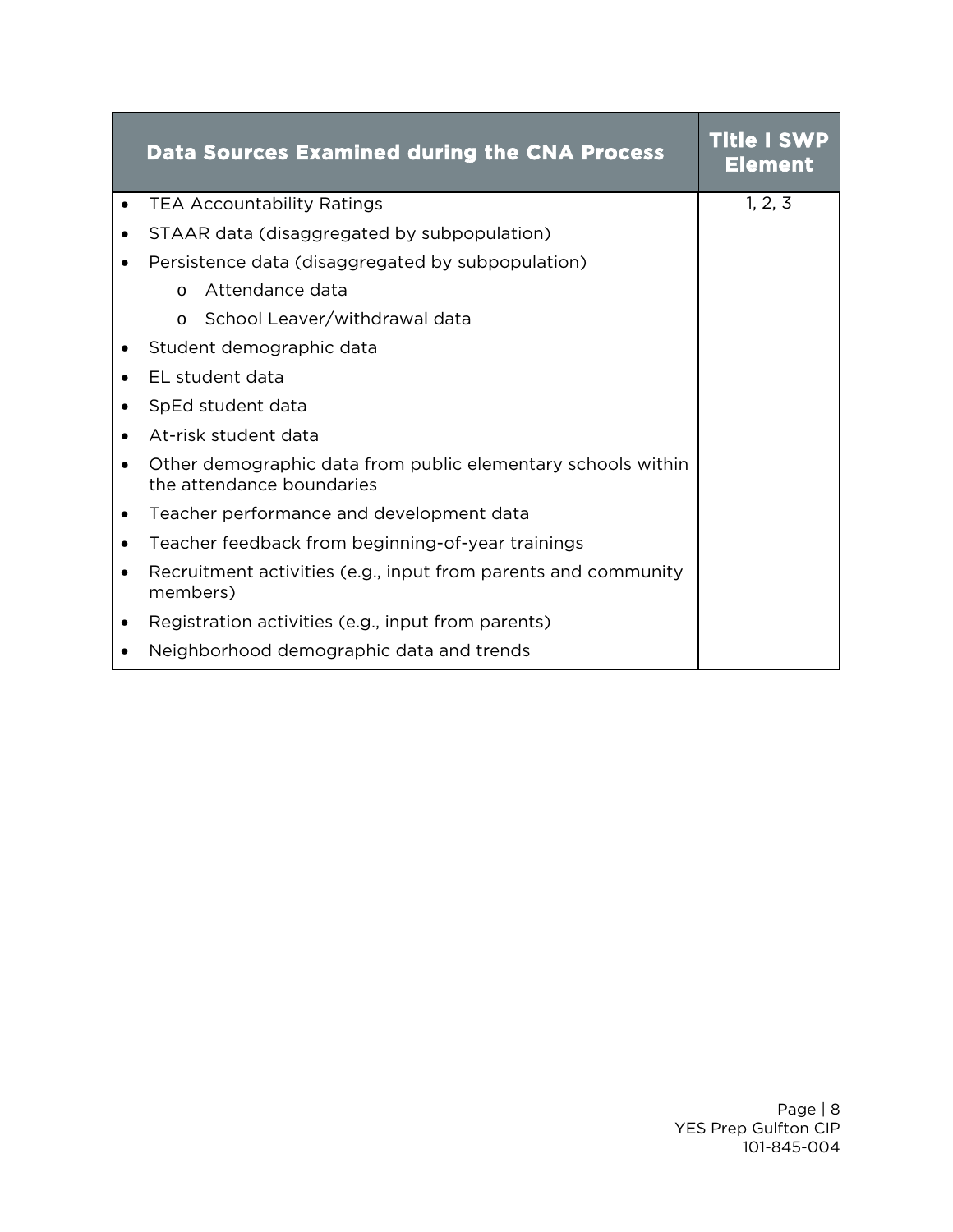# STATE COMPENSATORY EDUCATION (SCE)

#### <span id="page-8-1"></span><span id="page-8-0"></span>Policies and Procedures

YES Prep has systemwide written policies and procedures to identify the following:

- Students who are at risk of dropping out of school under state criteria
- Students who are at risk of dropping out of school under local criteria
- How students enter the SCE program
- How students are exited from the SCE program
- Cost of the regular education program in relation to budget allocations per student and/or instructional staff per student ratio

Total SCE funds allotted to Gulfton: \$1,728,698

The process we use to identify students at-risk is:

- Six-weeks documented interventions once a student is in the response to intervention (RTI) process.
- If the student does not improve after six weeks, they will be evaluated by the RTI team to identify other necessary interventions.
- Student would be identified as at-risk after the RTI team meets.

The process we use to exit students from the SCE program who no longer qualify is:

- The RTI team will evaluate at-risk students at the six-week point to determine if they need continued interventions; or
- Based on performance, should be exited from the SCE program.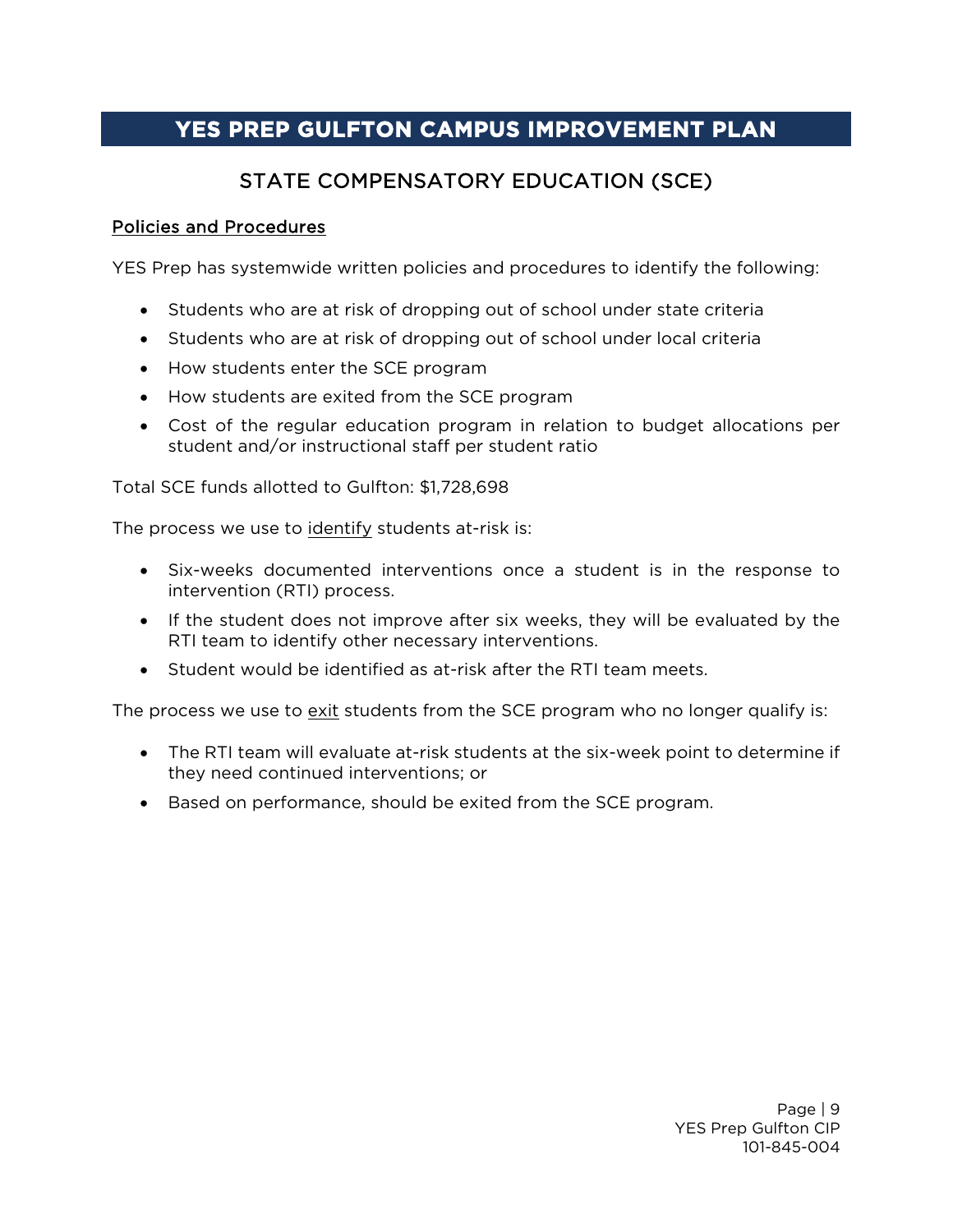# COORDINATION OF FEDERAL, STATE, AND LOCAL FUNDS

<span id="page-9-0"></span>Federal funds will be integrated and coordinated with State and Local funds to meet the needs of all Gulfton students.

#### Federal Funds

- Title I, Part A: \$522,015
- Special Education (IDEA-B): \$128,305
- National School Lunch Program: \$428,083

#### State and Local Funds

- General State: \$8,005,094
- State Compensatory Education: \$1,728,698
- Bilingual/ESL Program: \$277,611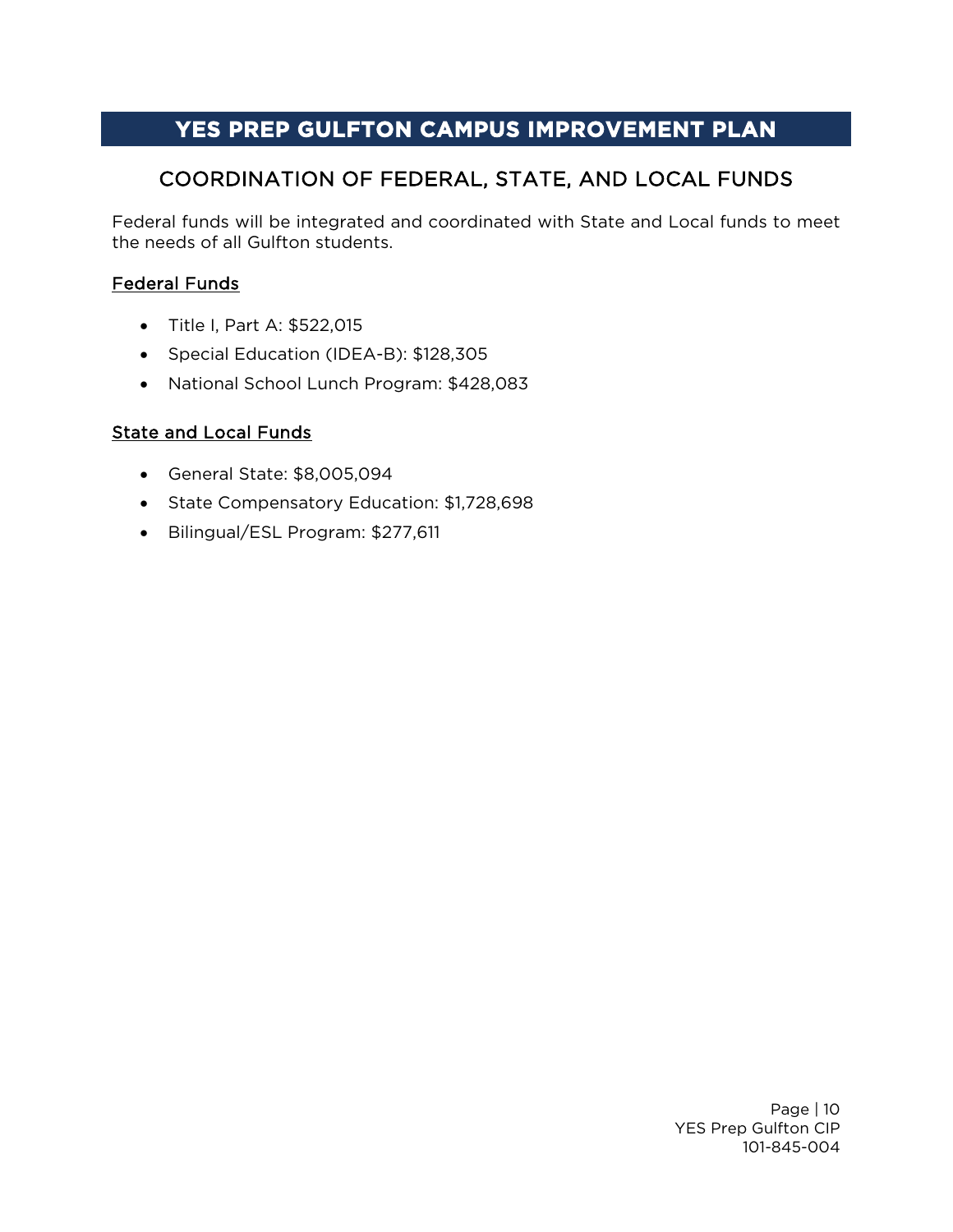|                                              | <b>GOAL #1 - STAAR Domain I</b>                                                                                                                                 |
|----------------------------------------------|-----------------------------------------------------------------------------------------------------------------------------------------------------------------|
| <b>CNA Focus Areas</b>                       | Gulfton will achieve a 55% on Domain I (the average of "Approaches" and above, "Meets" and above, and<br>"Masters") on the STAAR test.                          |
| <b>CNA Strengths</b>                         | Teachers and Deans of Instructions were very well versed in the course goals and progress their students<br>were making toward their goals throughout the year. |
|                                              | The Instructional Leadership Team focused their efforts on what the data showed that we needed to<br>address.                                                   |
| <b>CNA Needs or</b><br><b>Challenges</b>     | There is always a learning curve with new teachers' level of understanding of their goals and the work it will<br>take to reach those goals.                    |
| Systemwide<br>Strategic<br><b>Priorities</b> | 4. Innovate and implement clear, manageable, and high-leverage academic systems.                                                                                |
| <b>TEA Strategic</b><br><b>Priorities</b>    | 2. Build a foundation of reading and math.                                                                                                                      |

<span id="page-10-0"></span>

| Strategies / High Impact Actions                                                                                          | <b>Staff</b><br>Responsible | <b>Resources Needed</b>                            | <b>Baseline Data &amp;</b><br><b>Monitoring Sources</b> | <b>Timeline</b>                                           |
|---------------------------------------------------------------------------------------------------------------------------|-----------------------------|----------------------------------------------------|---------------------------------------------------------|-----------------------------------------------------------|
| All staff (teachers and<br>administrators) will have clear goals<br>and resources to progress monitor                     | All Staff                   | 2018-2019 grades<br>2018-2019 STAAR                | Baseline: 2018-2019<br>grades and test scores           | Semi-weekly check-ins<br>with teachers                    |
| those goals.                                                                                                              |                             | Exam scores<br>2019-2020 unit exam<br>scores       | Monitoring: 2019-2020<br>grades and unit exam<br>scores | Administrator-led data<br>reviews after each unit<br>exam |
| All staff will strategically plan<br>supports for target groups of<br>students (in class, through tutorials,<br>$etc.$ ). | All Staff                   | 2018-2019 grades<br>2018-2019 STAAR<br>Exam scores | Baseline: 2018-2019<br>grades and test scores           | Semi-weekly check-ins<br>with teachers                    |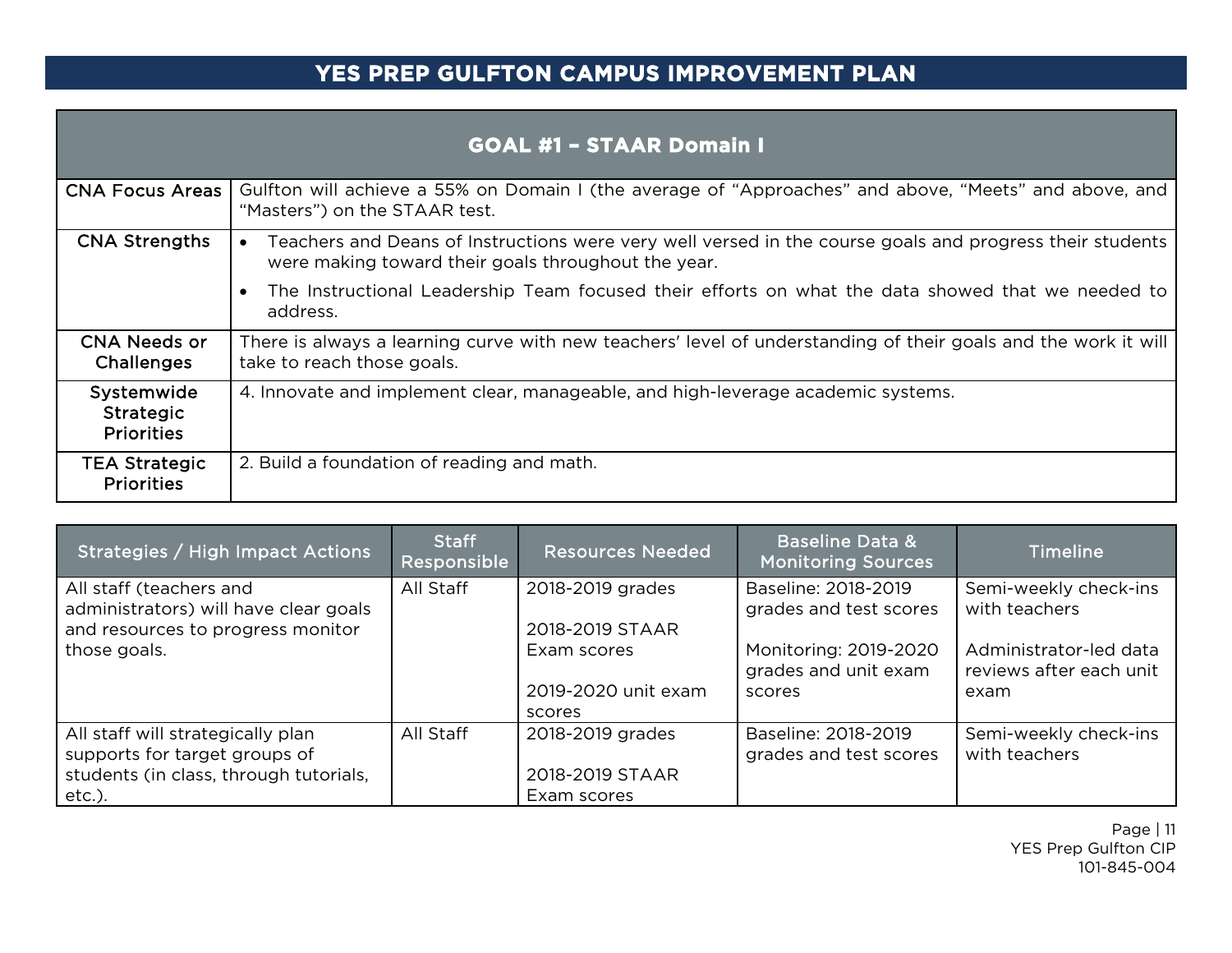|                                                                                                                 |                        | 2019-2020 unit exam<br>scores                | Monitoring: 2019-2020<br>grades and unit exam<br>scores | Administrator-led data<br>reviews after each unit<br>exam |
|-----------------------------------------------------------------------------------------------------------------|------------------------|----------------------------------------------|---------------------------------------------------------|-----------------------------------------------------------|
| Administrators will introduce and<br>monitor a new tutorial system that<br>provides teachers the flexibility to | Admins and<br>teachers | 2018-2019 grades<br>2018-2019 STAAR          | Baseline: 2018-2019<br>grades and test scores           | Semi-weekly check-ins<br>with teachers                    |
| hold tutorials during or after the<br>school day.                                                               |                        | Exam scores<br>2019-2020 unit exam<br>scores | Monitoring: 2019-2020<br>grades and unit exam<br>scores | Administrator-led data<br>reviews after each unit<br>exam |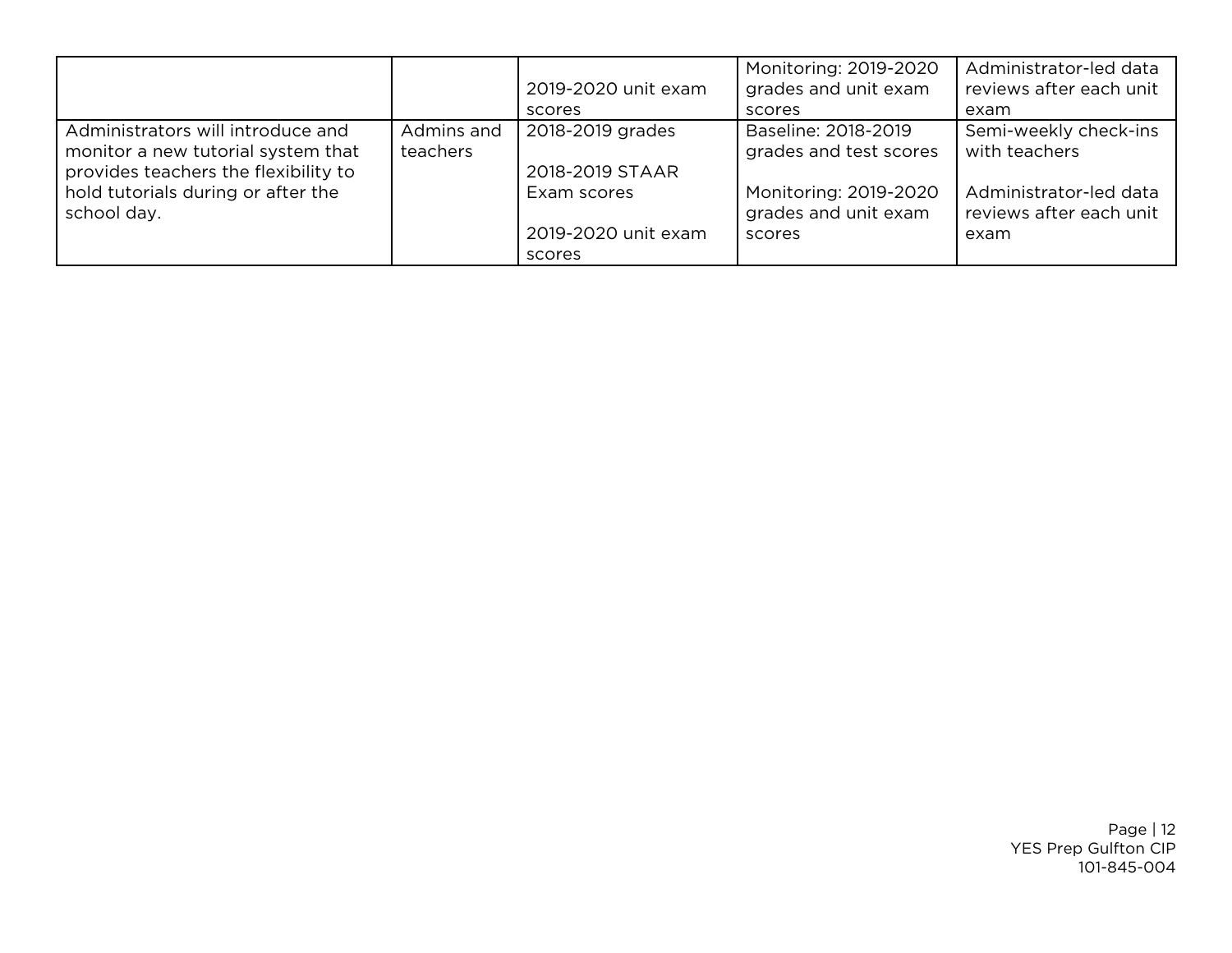|                                                     | <b>GOAL #2 - STAAR Domain III</b>                                                                                                                               |
|-----------------------------------------------------|-----------------------------------------------------------------------------------------------------------------------------------------------------------------|
| <b>CNA Focus Areas</b>                              | Gulfton will meet 100% of relevant Domain III STAAR targets.                                                                                                    |
|                                                     | EL English Language Arts (ELA) Achievement                                                                                                                      |
|                                                     | SpEd Math Achievement                                                                                                                                           |
|                                                     | Non-Continuously Enrolled ELA Achievement                                                                                                                       |
|                                                     | SpEd ELA Achievement                                                                                                                                            |
|                                                     | English Language Proficiency Status                                                                                                                             |
| <b>CNA Strengths</b>                                | We have hired an additional Literacy Specialist who will be focused on working with ELs in 8th and 9th grade<br>to help ease their transition into high school. |
| <b>CNA Needs or</b><br><b>Challenges</b>            | Our large EL population can make it difficult to be as targeted as we would like in our efforts to make traction<br>in this area.                               |
| Systemwide<br><b>Strategic</b><br><b>Priorities</b> | 4. Innovate and implement clear, manageable, and high-leverage academic systems.                                                                                |
| <b>TEA Strategic</b><br><b>Priorities</b>           | 2. Build a foundation of reading and math.                                                                                                                      |

<span id="page-12-0"></span>

| Strategies / High Impact Actions                                                                      | <b>Staff</b><br>Responsible | <b>Resources Needed</b>                      | <b>Baseline Data &amp;</b><br><b>Monitoring Sources</b> | <b>Timeline</b>                                           |
|-------------------------------------------------------------------------------------------------------|-----------------------------|----------------------------------------------|---------------------------------------------------------|-----------------------------------------------------------|
| All staff (teachers and<br>administrators) will have clear goals<br>and resources to progress monitor | All Staff                   | 2018-2019 grades<br>2018-2019 STAAR          | Baseline: 2018-2019<br>grades and test scores           | Semi-weekly check-ins<br>with teachers                    |
| those goals.                                                                                          |                             | Exam scores<br>2019-2020 unit exam<br>scores | Monitoring: 2019-2020<br>grades and unit exam<br>scores | Administrator-led data<br>reviews after each unit<br>exam |
| All staff will strategically plan<br>supports for target groups of                                    | All Staff                   | 2018-2019 grades                             | Baseline: 2018-2019<br>grades and test scores           | Semi-weekly check-ins<br>with teachers                    |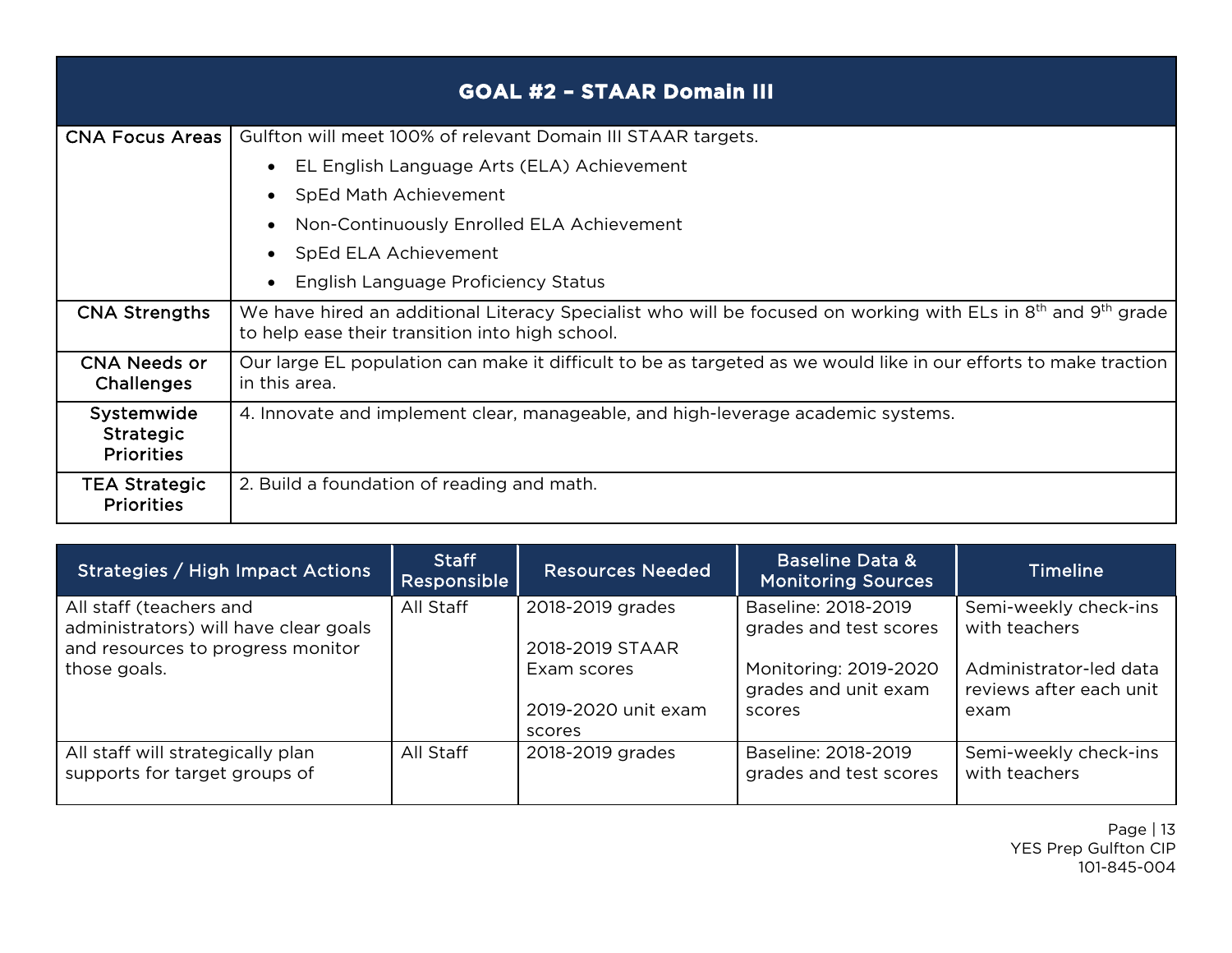| students (in class, through tutorials, |            | 2018-2019 STAAR     | Monitoring: 2019-2020  | Administrator-led data  |
|----------------------------------------|------------|---------------------|------------------------|-------------------------|
| $etc.$ )                               |            | Exam scores         | grades and unit exam   | reviews after each unit |
|                                        |            |                     | scores                 | exam                    |
|                                        |            | 2019-2020 unit exam |                        |                         |
|                                        |            | scores              |                        |                         |
| Administrators will introduce and      | Admins and | 2018-2019 grades    | Baseline: 2018-2019    | Semi-weekly check-ins   |
| monitor a new tutorial system that     | teachers   |                     | grades and test scores | with teachers           |
| provides teachers the flexibility to   |            | 2018-2019 STAAR     |                        |                         |
| hold tutorials during or after the     |            | Exam scores         | Monitoring: 2019-2020  | Administrator-led data  |
| school day.                            |            |                     | grades and unit exam   | reviews after each unit |
|                                        |            | 2019-2020 unit exam | scores                 | exam                    |
|                                        |            | scores              |                        |                         |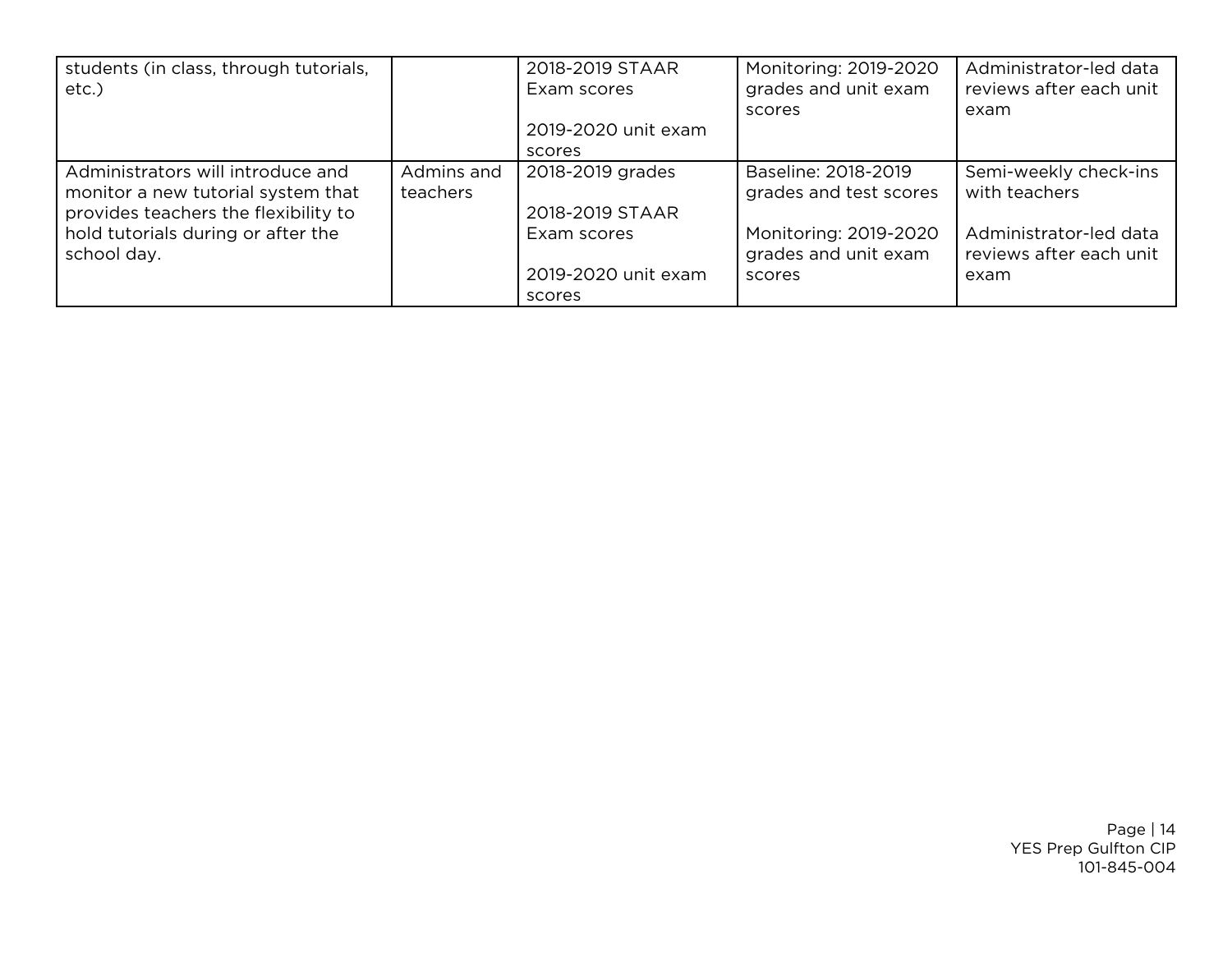|                                                     | <b>GOAL #3 - Senior SAT Performance</b>                                                                                                 |
|-----------------------------------------------------|-----------------------------------------------------------------------------------------------------------------------------------------|
| <b>CNA Focus Areas</b>                              | 24% of Gulfton's Class of 2020 will have a college ready SAT score of 480 in Reading and 530 in Math.                                   |
| <b>CNA Strengths</b>                                | Our Director of Academics will be spearheading our work with Junior Seminar to ensure that we execute<br>system strategy with fidelity. |
| CNA Needs or<br>Challenges                          | We will need to onboard a new teacher to make sure they are invested and aligned to the direction we are<br>taking with this course.    |
| Systemwide<br><b>Strategic</b><br><b>Priorities</b> | 4. Innovate and implement clear, manageable, and high-leverage academic systems.                                                        |
| <b>TEA Strategic</b><br><b>Priorities</b>           | 3. Connect high school to career and college.                                                                                           |

<span id="page-14-0"></span>

| Strategies / High Impact Actions                                                                                                  | <b>Staff</b><br>Responsible                              | <b>Resources Needed</b>                                                        | <b>Baseline Data &amp;</b><br><b>Monitoring Sources</b> | <b>Timeline</b>                                                                              |
|-----------------------------------------------------------------------------------------------------------------------------------|----------------------------------------------------------|--------------------------------------------------------------------------------|---------------------------------------------------------|----------------------------------------------------------------------------------------------|
| The Junior Seminar teacher and<br>campus administrators will execute<br>the system strategy for SAT scores<br>with fidelity.      | Junior<br>Seminar<br>teachers<br>Campus<br><b>Admins</b> | System-developed<br>curriculum                                                 | <b>SAT benchmarks</b><br>SAT exams                      | Daily implementation<br>of curriculum                                                        |
| Junior Seminar will be treated like a<br>core content and the Director of<br>Academics will manage the Junior<br>Seminar teacher. | Junior<br>Seminar<br>teachers<br>Campus<br><b>Admins</b> | System-developed<br>curriculum                                                 | <b>SAT benchmarks</b><br>SAT exams                      | Semi-weekly check-ins<br>between Director of<br>Academics and teacher                        |
| All teachers will emphasize their<br>students reaching meets/masters<br>numbers on STAAR exams.                                   | All Staff                                                | Data spreadsheet with<br>goals for each student<br>in a STAAR-tested<br>course | <b>SAT benchmarks</b><br>SAT exams                      | Semi-weekly check-ins<br>between Director of<br>Academics and teacher<br>Weekly data reviews |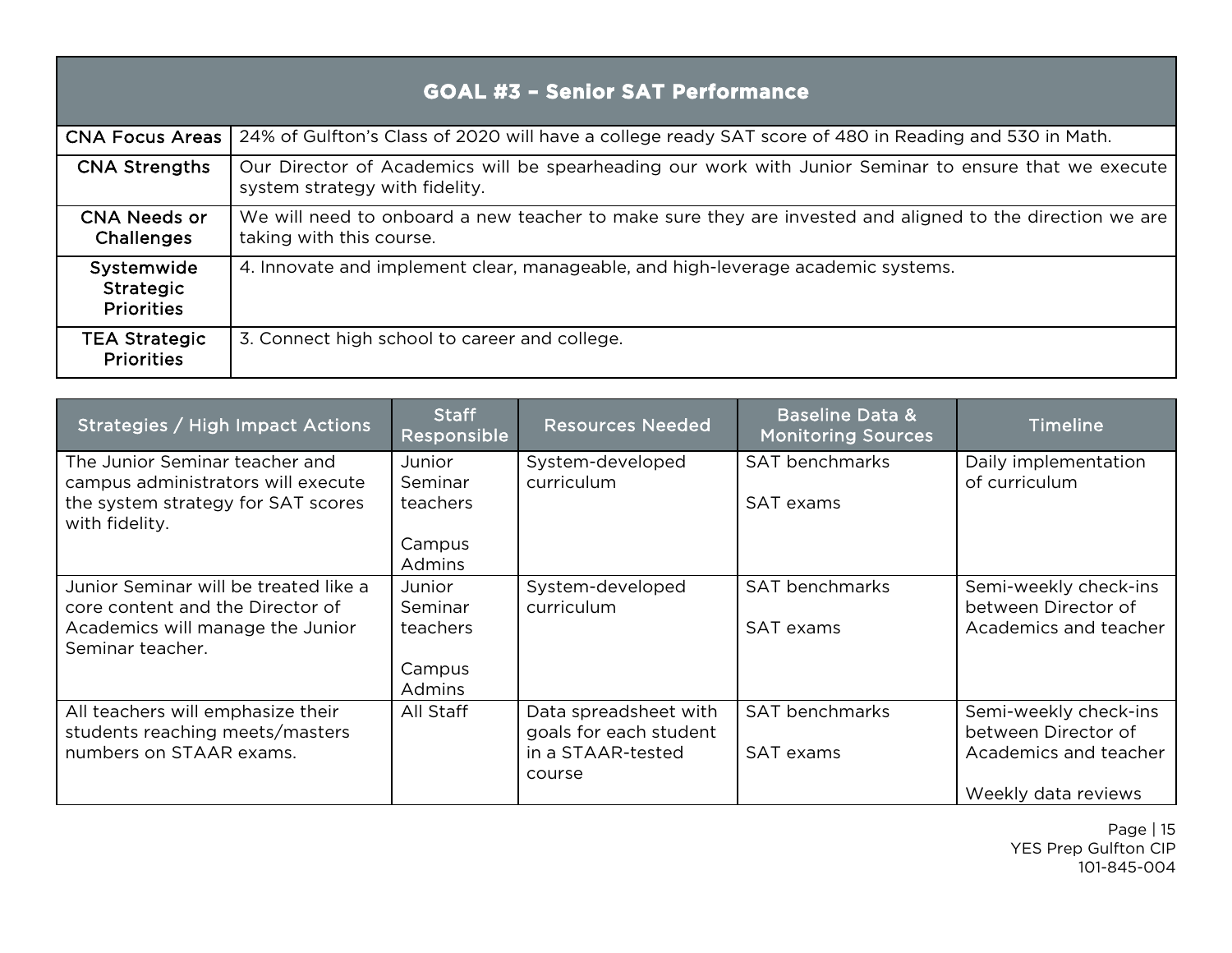|                                                     | <b>GOAL #4 - Student Persistence</b>                                                                                                                                                                                                  |
|-----------------------------------------------------|---------------------------------------------------------------------------------------------------------------------------------------------------------------------------------------------------------------------------------------|
| <b>CNA Focus Areas  </b>                            | 93.1% of Gulfton students enrolled in the 2019-2020 school year will return to Gulfton for 2020-2021.                                                                                                                                 |
| <b>CNA Strengths</b>                                | Our campus student and staff satisfaction results from district level surveys have consistently been at the<br>top.                                                                                                                   |
|                                                     | We have a bell schedule that is very considerate of our students' needs.<br>$\bullet$                                                                                                                                                 |
| <b>CNA Needs or</b><br>Challenges                   | We had a large number of students in 9 <sup>th</sup> grade who chose not to go to credit recovery in the summer or who<br>failed credit recovery classes in the summer, which has led to higher class sizes than we would have liked. |
| Systemwide<br><b>Strategic</b><br><b>Priorities</b> | 1. Deeply engage the students, families, and communities we serve.                                                                                                                                                                    |
| <b>TEA Strategic</b><br><b>Priorities</b>           | <b>NA</b>                                                                                                                                                                                                                             |

<span id="page-15-0"></span>

| Strategies / High Impact Actions                                                                                 | <b>Staff</b><br>Responsible | <b>Resources Needed</b>                                            | <b>Baseline Data &amp;</b><br><b>Monitoring Sources</b>                                                | <b>Timeline</b>     |
|------------------------------------------------------------------------------------------------------------------|-----------------------------|--------------------------------------------------------------------|--------------------------------------------------------------------------------------------------------|---------------------|
| The School Culture Team will create<br>a calendar of events and traditions.                                      | School<br>Culture<br>Team   | Calendar of events and<br>traditions                               | Average Daily<br>Attendance data<br>monitoring every day<br>Persistence data<br>checks every six weeks | Daily, by six weeks |
| The School Culture Team will<br>establish a baseline set of<br>expectations.                                     | School<br>Culture<br>Team   | Campus handbook<br>supplement<br>Campus culture<br>walkthrough app | Campus culture<br>walkthrough app data<br>reviews                                                      | Weekly              |
| The School Culture Team will hold<br>staff and students accountable to<br>essential systems and campus<br>norms. | School<br>Culture<br>Team   | Campus handbook<br>supplement                                      | Average Daily<br>Attendance data<br>monitoring every day                                               | Daily, by six weeks |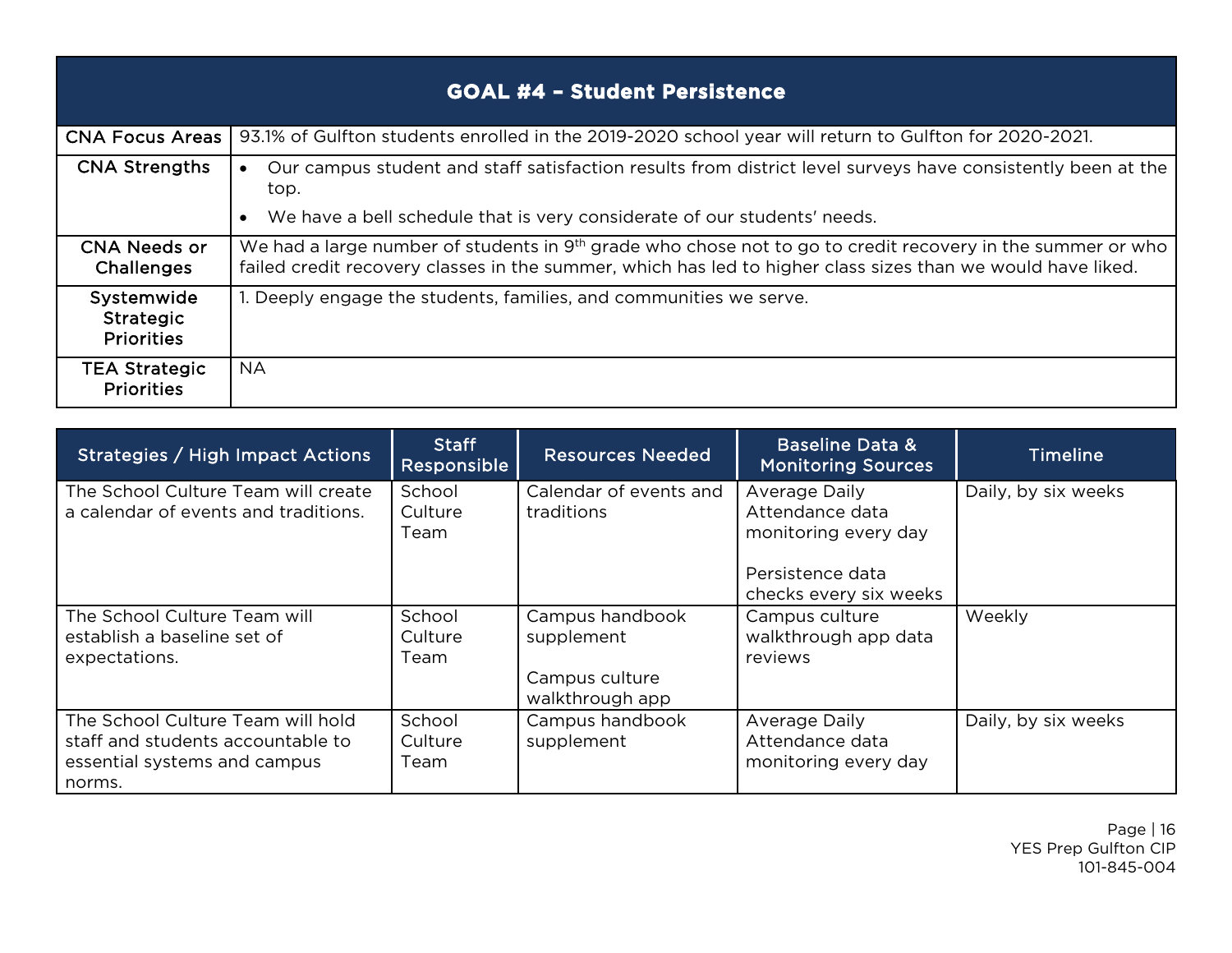|  | .<br>data<br>$\cdot$ $\cdot$<br>rsistence<br>. .                                  |  |
|--|-----------------------------------------------------------------------------------|--|
|  | weeks<br>100 <sup>2</sup><br>CIV<br>ыx<br>- \/ ⊢<br>cura.<br>$\ddot{\phantom{a}}$ |  |

Page | 17 YES Prep Gulfton CIP 101-845-004